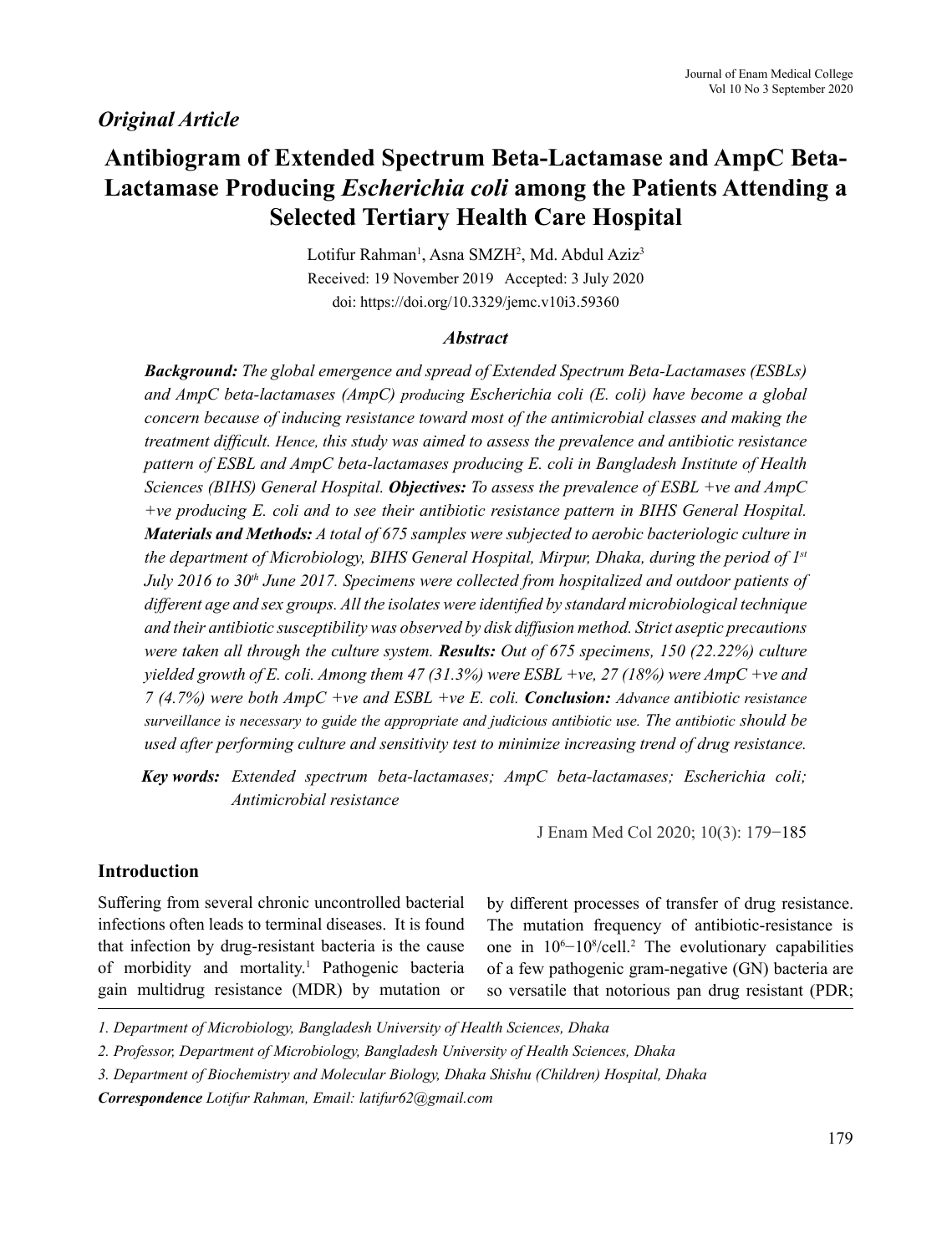some strains of these bacteria are resistant to almost all contemporary antibiotics) strains have emerged; they are identified mainly as *Escherichia coli (E. coli), Acinetobacter, Pseudomonas* and *Klebsiella pneumoniae*. 3 The outbreak of multi-drug resistance bacterial strains and their rapid spread affects the cost of hospitalization and is a great public health concern. Multidrug-resistant Enterobacteriaceae, including *E. coli*, are detected at an increasingly alarming rate throughout the world.4 The increasing resistance of *E. coli* is mainly attributed to the pandemic spread of plasmids harboring CTX-M cefotaximases, conferring resistance to both beta-lactam antibiotics and other antibiotic groups, including fluoroquinolones and aminoglycosides.<sup>5</sup>

In addition, many multi-drug resistant *E. coli* are also associated with significant pathogenic potential, causing a wide range of infections.6 Together with a rapidly declining pipeline of new antibiotics, this emergence of multi-drug resistant, pathogenic *E. coli* raises serious concerns about patient and public health.7 In this context, it is recommended screening for multidrug resistant micro-organisms (MDROs) including *E. coli* should be done from time to time.<sup>8</sup>

*Escherichia coli* (*E. coli*) is the major aerobic member of the normal intestinal flora. Some strains are able to produce diarrheal disease. *E. coli* is passed in stool and then may contaminate soil, water etc.

Gram negative bacteria such as *Escherichia coli, Klebsiella pneumoniae, Pseudomonas aeruginosa*  and *Acinetobacter baumannii* are among the most important pathogens causing both nosocomial and community-acquired infections.<sup>9</sup> Among the gramnegative bacteria, *Escherichia coli* causes a wide range of diseases such as diarrhea, urinary tract infection, meningitis and sepsis which can lead to death.<sup>10</sup>

Bacterial resistance to beta-lactam antibiotics and emergence of multidrug resistance is a major problem in developed and developing countries.<sup>11</sup> Beta-lactamases are the most important mechanism of antimicrobial resistance among gram-negative bacteria.<sup>12</sup>

Multi-drug resistant *E. coli* are widely distributed in hospitals and are increasingly being isolated from community. Thus, it is urgent to find out new

antimicrobial agents.13,14,15 However, new families of antimicrobial agents have a short life expectancy.15 Several monitoring programs have been initiated to generate baseline data about the prevalence of MDR in different bacterial species, including *E. coli.*13,16

This study was aimed to assess the prevalence of ESBL +ve and AmpC +ve producing *E. coli* isolated from the different clinical specimens of the patients attending at a tertiary health care hospital, Dhaka and their antibiotic susceptibility pattern of commonly used antibiotics.

### **Materials and Methods**

The study was carried out in the department of microbiology, BIHS General Hospital during the period from  $1<sup>st</sup>$  July 2016 to 30<sup>th</sup> June 2017. The study was designed as descriptive type of crosssectional study. A total of 675 samples (urine, pus, wound swab, HVS and blood) were collected from the outpatient department and inpatient department of BIHS general hospital by strict asceptic technique. The samples were properly labeled with patient name, ID number etc. Then the specimens were transferred to the laboratory as quickly as possible, usually within 1 hour after collection.

Specimens were inoculated into bacteriological culture media (blood agar, MacConkey agar, nutrient agar etc.) and incubated aerobically at 37<sup>0</sup> C for 24 hours. After completion of incubation, the inoculated culture plates were observed for presence of any bacterial growth. Identification of the bacterial isolates were performed on the basis of gram staining, colony characteristic and relevant biochemical tests using standard microbiological methods.

Double disk diffusion test (DDDT) was used as screening test. Disks of cefotaxime (CTX), ceftazidime (CAZ) and amoxyclav (AMC) were placed in a line, placing AMC in the centre and other two on either side. Distance between AMC and other two were 25 mm from centre to centre. Other antibiotic disks were placed as standard procedure in the same plate along with screening test for ESBL activity. Widening of cephalosporin's inhibition zone adjacent to the disk was regarded as ESBL positive.<sup>17</sup>

Twenty five antibiotic disks were examined for antimicrobial sensitivity test. When amoxyclav,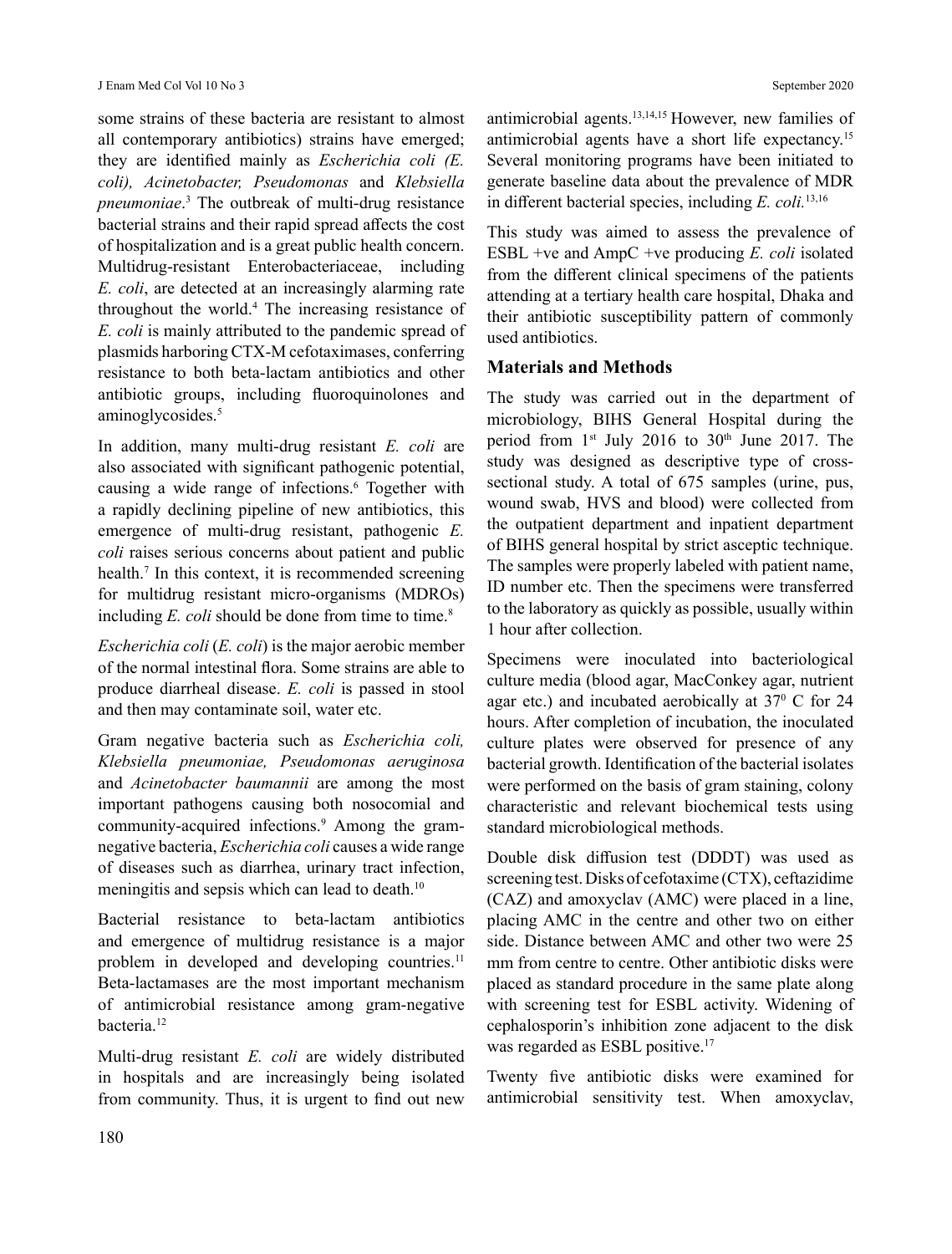ceftazidime and cefotaxime produce resistant in a row in Molar Hinton agar media, usually they produce "Key" shape is called ESBL producing *E. coli.*18,19 Similarly, When amoxyclav, ceftazidime, cefotaxime and cefoxitin produce resistant pattern in a row is called AmpC beta-lactamase producing *E. coli.* Extended spectrum beta-lactamase (ESBL+ve) is supposed to be resistant to penicillin, most of cephalosporins and aztreonam. On the other hand, AmpC +ve bacteria are resistant to all penicillin, all cephalosporins (including cephamycin) and Monobactams.20,21

#### **Results**

Age and sex distribution of the study population are shown in the Fig 1. In the present study, a total of 675 patients were included; gender distribution of the study population showed that females are predominant (84%) than males. Among the participants majority (52.90%) were in the age group of 61−70 years and lowest (5%) were in the 0−10 years age group.



Fig 1. Age (in years) and sex distribution of the study population



Fig 2. Rate of isolation of *E. coli* from different types of clinical specimens

| Table I: Rate of detection of ESBL+ve and |
|-------------------------------------------|
| AmpC +ve E. coli (n=150)                  |

| Organisms                        | <b>Number</b> | Percentage |
|----------------------------------|---------------|------------|
| $AmpC +ve$                       | 27            | 18.0       |
| $ESBI +ve$                       | 47            | 31.3       |
| Both AmpC +ve $\&$<br>$ESBI +ve$ | 7             | 4.7        |
| Total                            | 81            | 54.0       |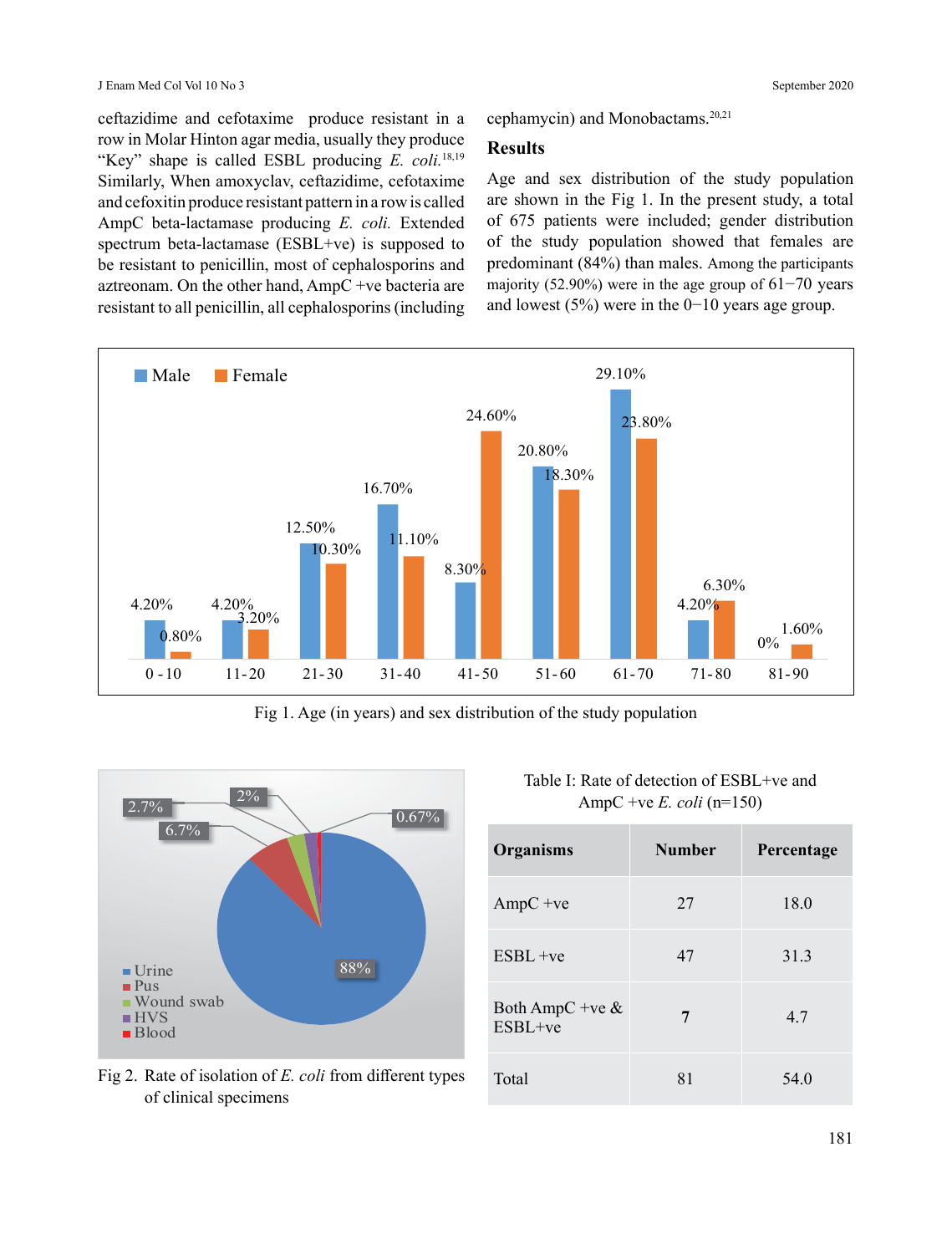J Enam Med Col Vol 10 No 3 September 2020

| Type of resistance         | Urine<br>$n=132$ | Pus<br>$n=10$ | Wound Swab<br>$n=4$ | <b>HVS</b><br>$n=3$ | <b>Blood</b><br>$n=1$ | Total<br>$n=150$ |
|----------------------------|------------------|---------------|---------------------|---------------------|-----------------------|------------------|
| Only ESBL +ve              | 37(28.0)         | 4(40.0)       | 4(100)              | 1(33.3)             | 1(100)                | 47(31.3)         |
| Only ApmC + $ve$           | 22(16.7)         | 3(30.0)       | 0(0)                | 2(66.7)             | 0(0)                  | 27(18.0)         |
| Both ApmC +ve $&$ ESBL +ve | 6(4.5)           | 1(10.0)       | 0(0)                | 0(0)                | 0(0)                  | 07(4.7)          |
| Total                      | 65(49.2)         | 8(80)         | 4(100)              | 3(100)              | 1(100)                | 81 (54)          |

Table II: Rate of detection of ESBL+ve and AmpC+ve *E. coli* in different samples

Table III: Antimicrobial sensitivity pattern of the ESBL +ve and AmpC +ve *Escherichia coli* (n=81)

|                |                |                        | Non-resistant E.coli |                                       |           |
|----------------|----------------|------------------------|----------------------|---------------------------------------|-----------|
| Serial         | Drugs          | $AmpC +ve$<br>$(n=27)$ | ESBL +ve<br>$(n=47)$ | Both AmpC +ve $&$<br>ESBL +ve $(n=7)$ | $(n=69)$  |
| $\mathbf{1}$   | Amoxyclav      | 0(0)                   | 0(0)                 | 0(0)                                  | 63(91.3)  |
| $\overline{2}$ | Cefixime       | 0(0)                   | 0(0)                 | 0(0)                                  | 69 (100)  |
| $\overline{3}$ | Ceftazidime    | 0(0)                   | 0(0)                 | 0(0)                                  | 66 (95.5) |
| $\overline{4}$ | Ceftriaxone    | 0(0)                   | 0(0)                 | 0(0)                                  | 66 (95.5) |
| $\mathfrak{S}$ | Cefuroxime     | 0(0)                   | 0(0)                 | 0(0)                                  | 24(34.7)  |
| 6              | Cephradine     | 0(0)                   | 0(0)                 | 0(0)                                  | 8(11.5)   |
| $\overline{7}$ | Cefotaxime     | 0(0)                   | 0(0)                 | 0(0)                                  | 66 (95.5) |
| $8\,$          | Cefepime       | 0(0)                   | 0(0)                 | 0(0)                                  | 66 (95.5) |
| 9              | Ampicillin     | 0(0)                   | 0(0)                 | 0(0)                                  | 0(0)      |
| 10             | Aztreonam      | 0(0)                   | 0(0)                 | 0(0)                                  | 0(0)      |
| 11             | Tetracycline   | 0(0)                   | 0(0)                 | 0(0)                                  | 0(0)      |
| 12             | Doxycycline    | 0(0)                   | 0(0)                 | 0(0)                                  | 0(0)      |
| 13             | Gentamicin     | 19(70.3)               | 44 (93.6)            | 5(71.4)                               | 69 (100)  |
| 14             | Netilmicin     | 19(70.3)               | 44 (93.6)            | 5(71.4)                               | 69 (100)  |
| 15             | Colistin       | 27(100)                | 47(100)              | 7(100)                                | 69 (100)  |
| 16             | Imipenem       | 27(100)                | 47 (100)             | 5(71.4)                               | 69 (100)  |
| 17             | Meropenem      | 27 (100)               | 47 (100)             | 5(71.4)                               | 69 (100)  |
| 18             | Tigycycline    | 27 (100)               | 47 (100)             | 7(100)                                | 69 (100)  |
| 19             | Ciprofloxacin  | 9(33)                  | 11(23.4)             | 2(28.6)                               | 44 (63.7) |
| 20             | Nitrofurantoin | 18(66.7)               | 41 (87.2)            | 3(42.8)                               | 64 (92.7) |
| 21             | Cefoxitin      | 0(0)                   | 45 (95.7)            | 0(0)                                  | 69 (100)  |
| 22             | Nalidixic Acid | 0(0)                   | 1(2.1)               | 0(0)                                  | 2(2.8)    |
| 23             | Co-trimoxazole | 1(3.7)                 | 8(17)                | 0(0)                                  | 15(21.7)  |
| 24             | Amikacin       | 17(63.0)               | 45 (95.7)            | 5(71.4)                               | 69 (100)  |
| 25             | Levofloxacin   | 6(22.2)                | 11(23.4)             | 1(14.9)                               | 41 (59.4) |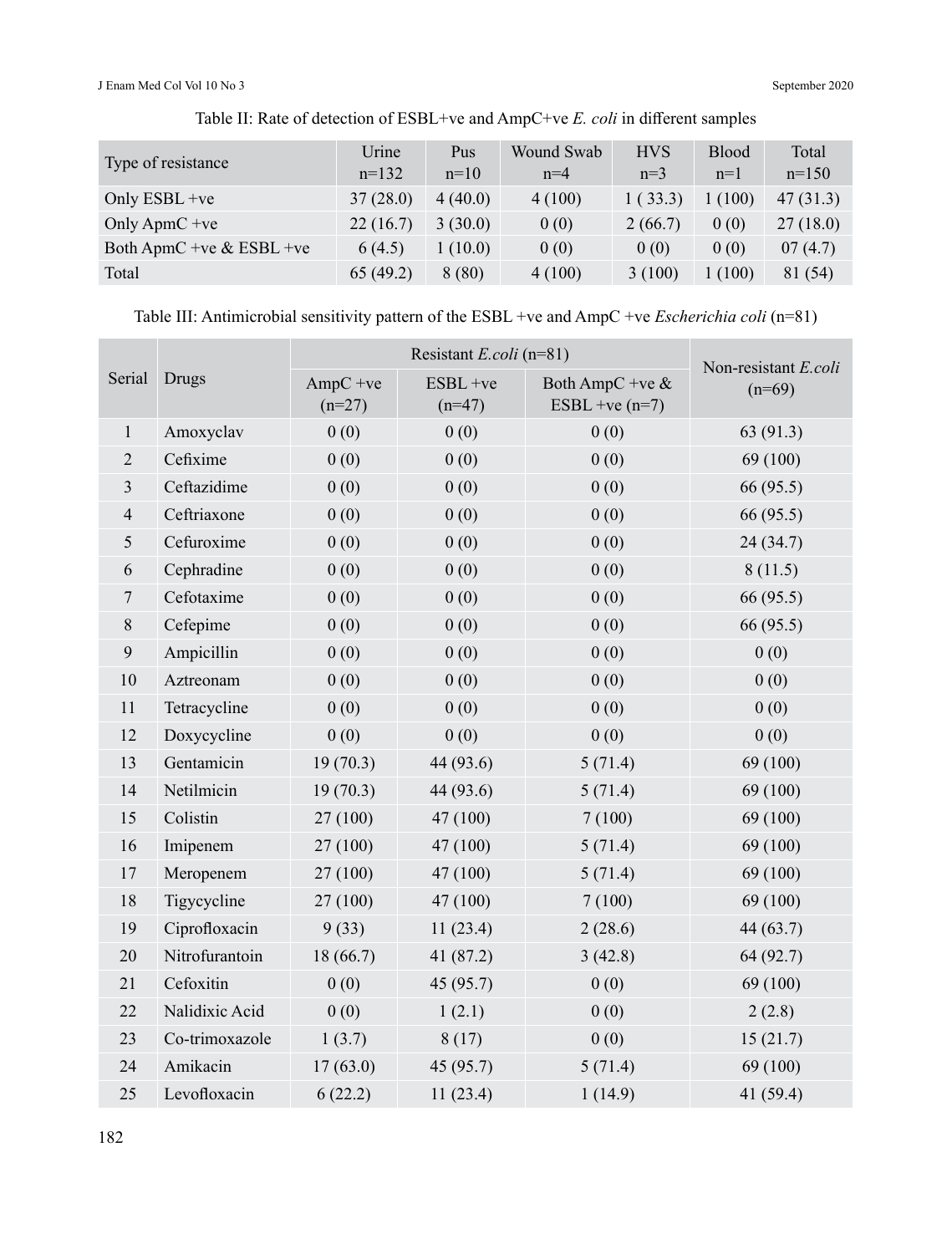Rate of isolation of *E. coli* from different types of clinical specimens is shown in Fig 2. Most of the *E. coli* were isolated from urine (88%) followed by pus  $(6.7\%)$ .

Out of 675 specimens cultured, *E. coli* were isolated from 150 (22.22%) samples. Of them 47 (31.3%) were ESBL +ve, 27 (18%) were AmpC +ve and **7**  $(4.7)$  were both AmpC+ve and ESBL +ve (Table I).

#### **Isolation of** *E. coli* **from various samples**

Most (65, 49.2%) of the *E. coli* isolated as ESBL, AmpC beta-lactamase and both positives were from urine followed by pus 8 (80%). However rate of detection resistance pattern of *E. coli* is least in urine isolates (49%) than in others (80−100%).

Twenty six antibiotics were used to see the sensitivity pattern of *E. coli* isolated in 150 cases. Hundred percent (100%) of the ESBL +ve *E.coli* was resistant to cephalosporin group of antibiotics, but about 100% sensitive to tigycycline, gentamicin, netilmicin, imipenem, meropenem, ciprofloxacin, nitrofurantoin and colistin antibiotics. In case of AmpC +ve *E.coli* the scenario is same as ESBL +ve ones. All non-MDR *E.coli* were 90−100% sensitive to cephalosporins (Table III).

#### **Discussion**

ESBL or AmpC *beta-lactamases* or both ESBL and AmpC *beta-lactamases* producing organisms are the bacteria that have become resistant to multiple antibiotics, and these antibiotics can no longer be used to control or kill these bacteria.<sup>22</sup> Antibiotics are important because they help fight against infections that are caused by bacteria.

In the present study, in 54% of the isolated *E. coli* in which ESBL+ve organisms were predominant and AmpC +ve organisms were less predominant. According to the study of Sarojamma & Ramakrishna<sup>23</sup> the ESBL+ve rate from blood samples was 57.14%. In the study of Saffar et al<sup>24</sup> the AmpC+ve rate of *E.coli* was 163/206 (79.13%) in urine, 8/14 (57.14%) in blood. About 31% of the isolated *Escherichia coli* was ESBL +ve in the present study and higher  $(54.5\%)$  in the study of Asna et al<sup>20</sup>.

In this study, 18% of *Escherichia coli* was AmpC beta-lactamases +ve. Findings were much lower  $(7.14\%)$  in the study of Laghawe et al<sup>25</sup> and much higher (66.43%) in the study of Rodriguez et al<sup>26</sup>. Coexpression of AmpC beta-lactamases and ESBLs in single isolate were found in 4.7% cases in the present study. This is similar to the findings (4.86%) in the study of Laghawe et al<sup>25</sup>. However, the proportion was slightly higher (9.9%) in the study of Avasthi et  $a^{21}$ . The figure is 19.4% in the study of Kharat et  $a^{27}$ . Co-existence of different classes of beta lactamases in a single bacterial isolate poses a challenge both in diagnosis and therapy.21 Cefoxitin disk was used for screening AmpC β-lactamase. However, confirmatory test for AmpC β-lactamase was not done in this study. In the study of Avasthi et  $al<sup>21</sup>$  screening for AmpC β-lactamase was done by cefoxitin and confirmed by E test. Among the screening +ve ones  $28\%$  (n= 39) was found to be AmpC beta-lactamase negative by confirmatory test. These drug resistances as shown by screening +ve but AmpC beta-lactamase negative by confirmatory test may be by other mechanisms such as decreased permeability of porins or increased efflux pump for these drugs. Ananthan  $\&$  Subha<sup>28</sup> showed loss of porins in 50% isolates of cefoxitin resistant *Escherichia coli*. So, confirmatory test for AmpC betalactamase is not important in terms of outcome of drug resistance and therapeutic purpose; however, it is important in academic and epidemiological purpose.

ESBL and AmpC beta-lactamase positive strains were 100% resistant to  $1<sup>st</sup>$ ,  $2<sup>nd</sup>$  and  $3<sup>rd</sup>$  generation cephalosporin and aztreonam (exception is that ESBL producing organisms are sensitive but AmpC beta-lactamase producing organisms are resistant to cefoxitin). The ESBL and AmpC β lactamase negative strains were 90−100% sensitive to cephalosporins. The difference was statistically significant ( $p<0.05$ ). This is also evidenced in the study of Avasthi et  $al<sup>21</sup>$ .

Other than ampicillins, cephalosporins and aztreonam, the AmpC beta-lactamase +ve organisms showed varying degrees of resistance to ciprofloxacin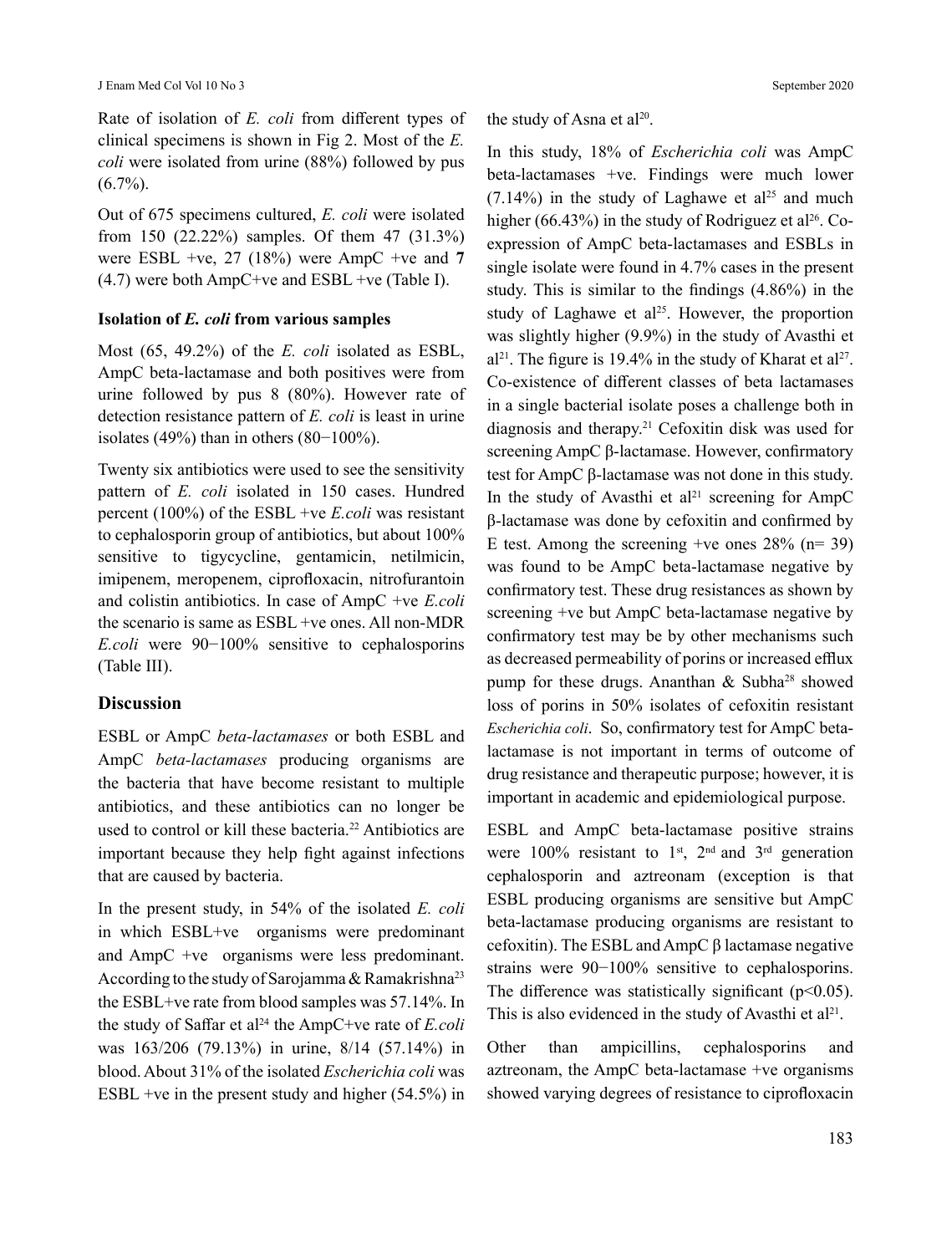(67%), co-trimoxazole (95.3%), gentamycin (29.7%), netilmycin (29.7%), nalidixic acid (100%), nitrofurantoin (33.7%), tetracycline (100%) whereas the AmpC beta-lactamase negative organisms shows less resistance to these drugs which in most cases is statistically significant  $(p<0.05)$ . The scenario is almost same in case of ESBL+ve organisms. This correlates with findings of Avasthi et  $al^{21}$ , Asna et  $al^{20}$ and Yasmin<sup>29</sup>.

However, all the organisms either ESBL or AmpC beta-lactamase positive or negative are highly (70−100)% sensitive to colistin, meropenem and tigycycline. This is similar to the findings of Avasthi et al<sup>21</sup>, Asna et al<sup>20</sup> and Yasmin<sup>29</sup>. For identification of ESBL producing organisms, in present study double disc diffusion (DDD) test has been used in primary culture plate. CLSI suggested suspicion of ESBL if zone of inhibition of cephalosporin is <20 mm, which is to be confirmed later by DDD or other tests. Asna et al<sup>17</sup> suggested use of DDD test in routine sensitivity plate which saves 24 hours. Most of the *E. coli* were isolated from urine (88%) followed by pus (6.7%). However, proportion of AmpC +ve in *E.coli* is least in urine isolates (79.13%) which is great proportion than in others, for example *Klebsiella spp* (33/206, 16.02%) and *P. vulgaris (*10/206, 4.85%).30 This is consistent with the study of Ibrahim et al $30$  where urine sample was 65.1% followed by wound swab (22.0%). The proportion of females were more  $(84\%, n=150)$ than males. The difference is statistically significant ( $p$ <0.05). In the study of Ibrahim et al<sup>30</sup> also females were predominant (59.5%, n=232). Age group 61−70 years were predominating (24.7%) followed by age group 41−50 years (22.0%). However, Ibrahim et al<sup>30</sup> divided the study population into adults and children. The proportion of adults were more (78.5%) than children.

In BIHS General Hospital, Mirpur, Dhaka, *Escherichia coli* is the leading cause of some alarming diseases. It is quite alarming to note that most of the isolates included in this study were found resistant to most commonly used antibiotics (ampicillin, cephalosporins, ciprofloxacin and tetracycline). But carbapenems, colistin, tigecycline and netilmycin are still highly effective against these multi-drug resistant *Escherichia coli.* However, drugs should be prescribed according to culture and sensitivity report.

#### **References**

- 1. Raghunath D. Emerging antibiotic resistance in bacteria with special reference to India. J Biosci 2008; 33: 593–603.
- 2. Levinson W. Antimicrobial drugs: Resistance. Review of Medical Microbiology and Immunology.  $13<sup>th</sup>$  edn. McGraw Hill education. New York. 2014: 86-90.
- 3. Gupta SK, Gupta P, Sharma P, Shrivastava AK, Soni SK. Emerging and re-emerging infectious diseases future challenges and Strategy. J Clin Diagn Res 2012; 6(6): 1095–1100.
- 4. Chong Y, Ito Y, Kamimura T. Genetic evolution and clinical impact in extended-spectrum betalactamase- producing *Escherichia coli* and *Klebsiella pneumoniae*. Infect Genet Evol 2011; 11(7): 1499– 1504.
- 5. Canton R, Coque TM. The CTX-M beta-lactamase pandemic. Curr Opin Microbiol 2006; 9(5): 466–475.
- 6. Nicolas-Chanoine MH, Bertrand X, Madec JY. Escherichia coli ST131, an intriguing clonal group. Clinical microbiology reviews 2014; 27(3): 543-574.
- 7. Boucher HW, Talbot GH, Bradley JS, Edwards JE, Gilbert D, Rice LB et. al. Bad bugs, no drugs: no ESKAPE! An update from the Infectious Diseases Society of America. Clin Infect Dis 2009; 48(1): 1–12.
- 8. Van der Zee A, Steer N, Thijssen E, Nelson J, van't Veen A, Buiting A. Use of multienzyme multiplex PCR amplified fragment length polymorphism typing in analysis of outbreaks of multi-resistant Klebsiella pneumoniae in an intensive care unit. J Clin Microbiol 2003; 41(2): 798–802.
- 9. Tekele SG, Teklu DS, Tullu KD, Birru SK, Legese MH. Extended-spectrum Beta-lactamase and AmpC beta-lactamases producing gram negative bacilli isolated from clinical specimens at International Clinical Laboratories, Addis Ababa, Ethiopia. PLoS ONE 2020; 15(1): e0241984.
- 10. Cho S, Hiott LM, Barrett JB, McMillan EA, House SL, Humayoun SB et al. Prevalence and characterization of *Escherichia coli* isolated from the Upper Oconee Watershed in Northeast Georgia. PLoS ONE 2018; 13(5): e0197005.
- 11. Hashemizadeh Z, Kalantar-Neyestanaki D, Mansouri